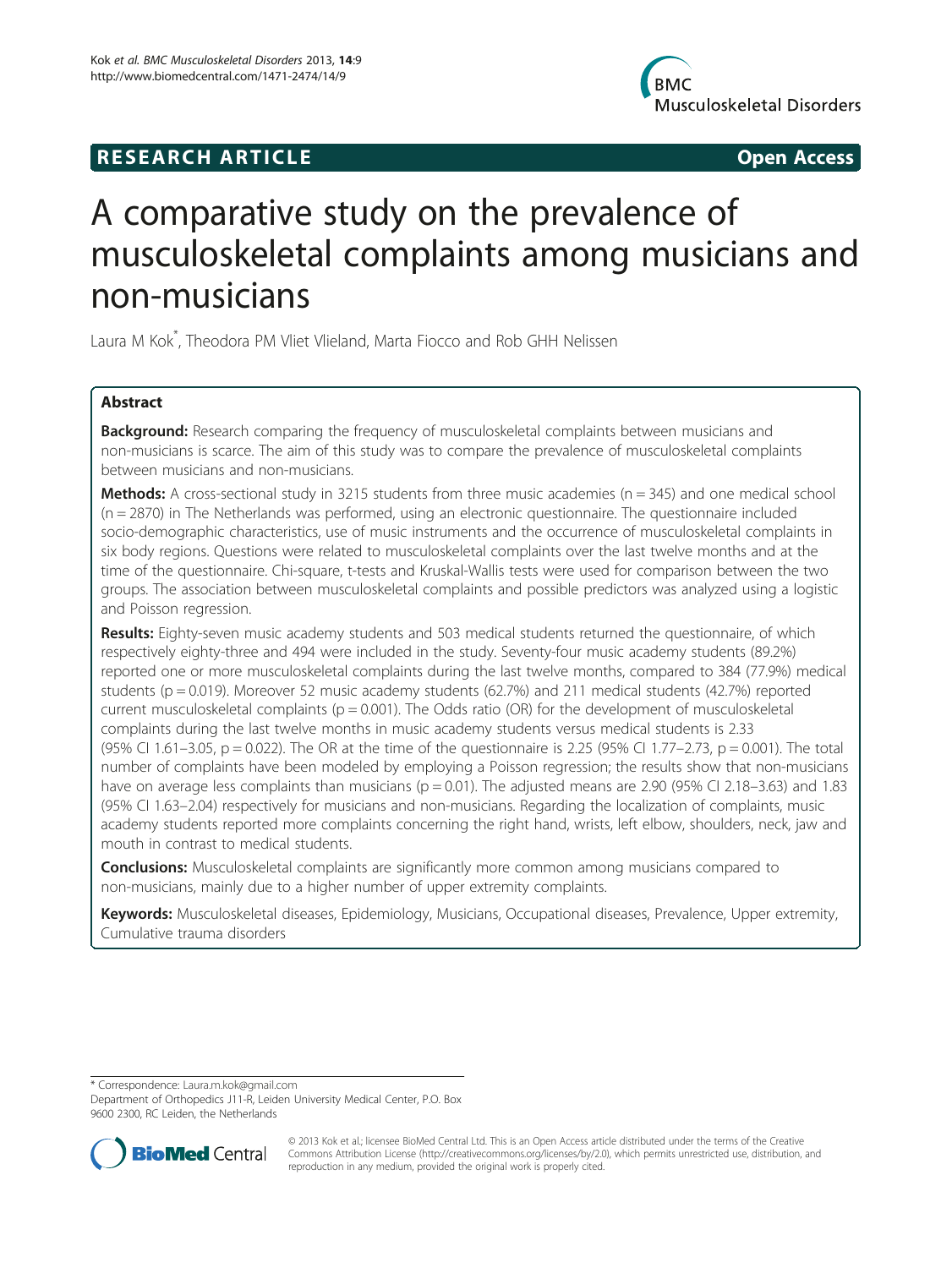# Background

Musculoskeletal complaints are a common problem in the general population. Nearly 75% of the Dutch population aged 25 years and older suffered from a complaint of the musculoskeletal system during a one-year period [\[1](#page-5-0)]. These complaints are a major cause of limitations in daily activities, health care usage and work disability [[2-4\]](#page-5-0).

Apart from musculoskeletal complaints leading to work disability, some occupations may cause specific work-related musculoskeletal complaints. It has been consistently demonstrated that jobs with frequently repeated movements like computer use and work with high physical demands are associated with musculoskeletal complaints [\[2,3,5\]](#page-5-0). Also psychosocial work characteristics and increased stress symptoms such as high job demands and lack of control or social support are related with musculoskeletal complaints [[6](#page-5-0)].

Musicians have a work environment with high musculoskeletal and psychosocial demands [[7](#page-5-0)]. In order to play their instrument, musicians need to frequently repeat physically strenuous movements. On average a musician plays 1300 hours a year in an ergonomically unfavorable position [\[8](#page-5-0)]. Instruments, requiring different positions and playing techniques, are associated with a different prevalence of musculoskeletal complaints [\[9-14\]](#page-6-0). Musculoskeletal complaints have been reported frequently [\[14-16](#page-6-0)], and they have a considerable physical but also psychological, social and financial impact on musicians.

Previous research shows a prevalence of musculoskeletal complaints varying from 39% up to 90% in adult musicians [[13](#page-6-0)-[17\]](#page-6-0). The severity of the complaints studied and the relation with playing the instrument ('playing related musculoskeletal disorders' [[18\]](#page-6-0)) have a considerable impact on the prevalence. It is difficult to interpret these results since musculoskeletal complaints are also common in the general population. Actually, there are only two small studies comparing the prevalence of musculoskeletal complaints between musicians and non-musicians, with contrasting outcomes [\[19](#page-6-0),[20\]](#page-6-0). Fry et al. [[20](#page-6-0)] compared 98 secondary school students playing in the school orchestra to an age- and sex matched group of students who did not play. Occurrence of playing-related pain was 63% in girls and 49% in boys. A questionnaire concerning playing-related pain in the instrument-playing group was only compared with hand pain in the control group, without further specifications in localization of the playing-related pain. Roach et al. [[19\]](#page-6-0) examined 99 instrumentalists, and 159 non-instrumentalist university students. The former did not report more joint pain than the latter, but showed more pain in the upper-body than in the lower. A methodological flaw in that study was that the two groups were not comparable for age and sex, nor was corrected for this difference.

Given the scarcity of data and research on musculoskeletal complaints in musicians, this study aimed to compare prevalence, localization and associations between type of instrument and musculoskeletal complaints between musicians and non-musicians.

# **Methods**

## Study design and patients

This cross-sectional study compared year- and point prevalence of musculoskeletal complaints among music students and medical students. The study was performed at four Dutch institutions: the Royal Conservatoire, The Hague; the CODARTS University for the Arts, Rotterdam; the Amsterdam School of the Arts; and the medical faculty of the Leiden University between February and May 2011. All Dutch-speaking students of the above mentioned music academies with a classical instrument as main subject (singers and conductors were excluded) and medical students from the Leiden University (all of them speaking Dutch) received an invitation. They were selected from the student registries of the four centers. All eligible students received an e- mail with an invitation to complete the online questionnaire, with a reminder invitation three weeks after the first. After completing the questionnaire, students younger than 18 or older than 30 years were excluded. The Medical Ethical Committee (CME) of the Leiden University Medical Center approved the protocol. Informed consent was obtained from all participants.

# **Assessments**

The electronic questionnaire included the following items.

## Sociodemographic characteristics and general health

Age, gender, length, weight, right/left-handed, study-year (bachelor 1 till 4, master 1 or 2), playing an instrument and study (music academy student / medical student playing an instrument / medical student not playing an instrument), main instrument (violin, viola, cello, base, piano/keyboard, guitar/ mandolin, bassoon, oboe, clarinet, flute / piccolo, horn, trombone, tuba, harp, percussion, recorder and other, in which the participants had to fill in their instrument) were asked. The instruments were divided in five categories: (1) bowed strings, (2) plucked strings, (3) woodwinds, (4) brass and (5) percussion and keyboards. For students playing an instrument, information like the number of years already spent to play the instrument and the average number of hours per week devoted to practice was asked. In addition, the questionnaire included questions concerning smoking (none / up to a half package a day / half to one package a day / more than one package a day), alcohol (number of glasses per week), and sports (number of hours per week).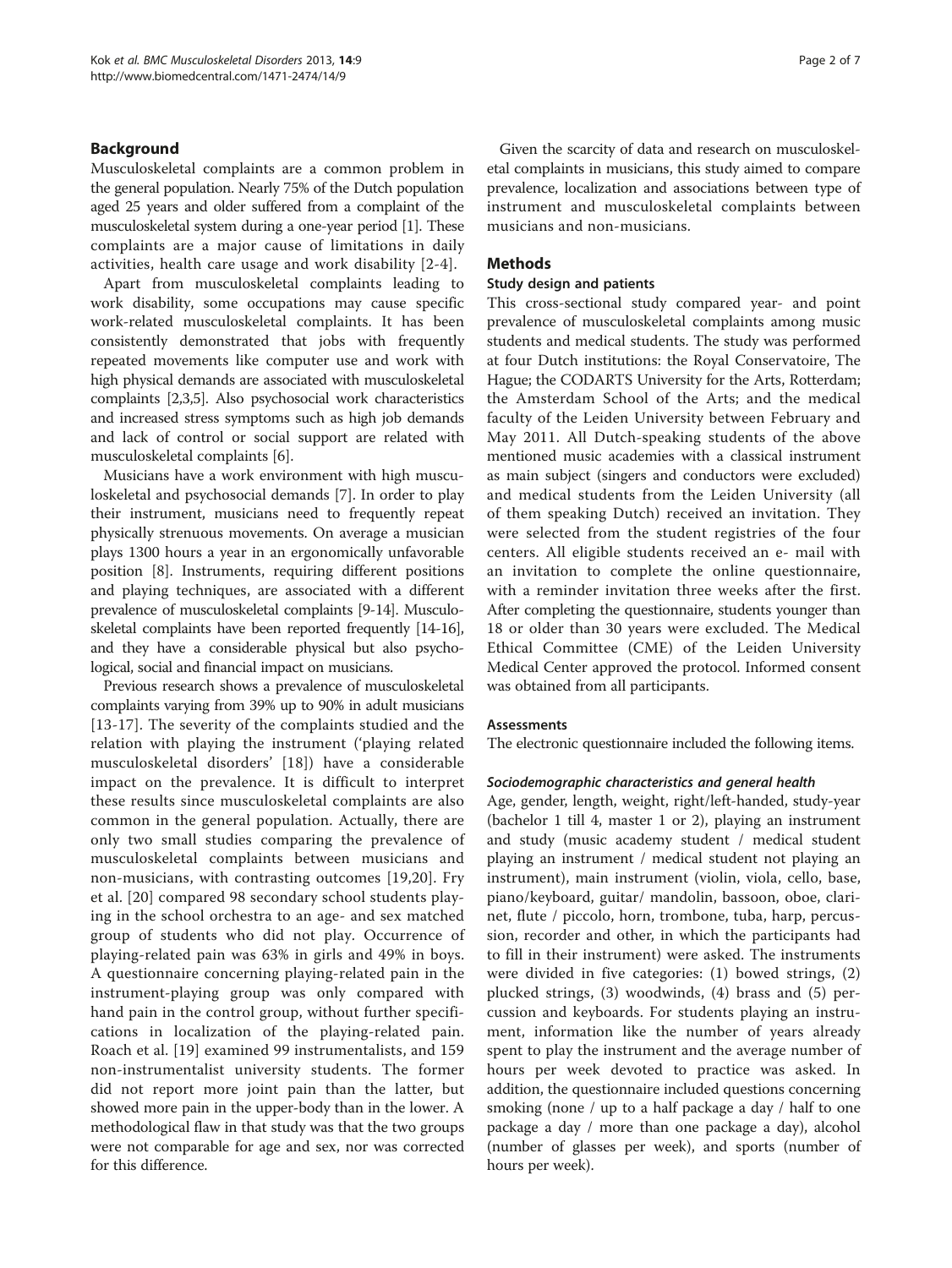## Musculoskeletal complaints

Since no validated scores were available for musicians, a questionnaire on musculoskeletal complaints was constructed. The first author, who is both Medical Doctor and has a Master degree in music, extensively discussed the questionnaire with colleagues in the medical and performing arts field. The score consisted of 144 questions on the occurrence of complaints in six specific body regions, subdivided in 21 localizations (yes/no). Questions on each of these regions started by asking about complaints of -the specific body region- during the last 12 months, The first body region 'elbows, wrists and hands' was subdivided in six localizations (elbow, wrist and hand left and right). The second one 'neck shoulders and upper back' was subdivided in four localizations (shoulders, neck, upper back). The third region 'lower back' was not subdivided. The fourth one 'hips and knees' was subdivided in four localizations (hip and knee left and right). 'Ankles and feet' (fifth region) was subdivided in four sub regions (ankle and foot left and right). The last region 'jaw and mouth' was subdivided in the two regions. The total prevalence score was calculated by adding all subjects with at least one complaint. The prevalence in a specific body region was also calculated by adding all subjects with at least one complaint in that particular body region. If the above mentioned question concerning complaints during the last twelve months was positive, it was also asked whether the complaint was still present and at which localization of the body (yes/no). The same procedure was applied to each body region of interest.

The total number of students with complaints was calculated by adding all students with at least one complaint. One-year prevalence was calculated by dividing the percent of subjects with complaints during the last twelve months by one hundred. The point-prevalence was calculated by dividing the percentage of subjects reporting at least one complaint which was present at the time of the questionnaire by one hundred.

## Statistical analysis

All Statistical analysis were performed in SPSS version 18. For continuous normally distributed variables mean and standard deviation were calculated or median, in case of departure from the normal distribution the range have been computed. Comparisons between the two groups were performed by employing Chi-square, t-tests and Kruskal-Wallis tests. Complaints and the total number of complaints in the two groups have been investigated respectively by a univariate logistic and a Poisson regression. Details are given in the section results.

# Results

The questionnaire was sent to 345 musical and 2870 medical students. Initially, 590 students completed the

questionnaire, 87 music academy students and 503 medical students, leading to response rates of 25.5% for the music academy students and 17.6% for the medical students (18.4% overall response rate). Thirty-three of the 135 students of the Royal Conservatory completed the questionnaire (response 24.4%), 26 of the 124 students of the Amsterdam school of the Arts (response 20.9%) and 24 of the 86 students of the CODARTS University for the arts (response 27.9%). Three subjects from the music academy group were excluded since they were younger than eighteen while eight subjects were excluded from the medical students group because they were older than 30 years. An additional two subjects were excluded because they were singers. Finally 577 students were included: 83 from the music academies and 494 from the medical school. In Table [1](#page-3-0) the characteristics of the responders are illustrated.

In the group of the medical students, 162 (32.8%) played an instrument. The instruments played by the music academy students were very different from the instruments played by the medical students; 29 (34.9%) music academy students played a bowed string instrument, 3 (3.6%) a plucked instrument, 27 (35.2%) a woodwind, 7 (8.4%) brass and 17 (20.5%) percussion or keyboard. Medical students played more often percussion or keyboard (73, 45.1%), or a plucked string instrument (39, 24.1%). Sixteen of them (9.9%) played a bowed string instrument, 26 (16.0%) played a woodwind and 8 (9.4%) played brass.

The music academy students were comparable with the medical students with respect to age, gender, length, alcohol consumption and hand preference. However, they differed with respect to the degree of the study (bachelor/master), hours of sport in a week, smoking, and body mass index (music academy students are lighter than medical students) (Table [1\)](#page-3-0).

Seventy-four music academy students (89.2%) reported one or more musculoskeletal complaints during the last twelve months, compared to 384 (77.9%) medical students  $(p = 0.019,$  Table [2](#page-3-0)). Among music academy students 52 (62.7%) reported current musculoskeletal complaints, while in the medical group 211 (42.7%,  $p = 0.001$ ). The OR for point prevalence for musculoskeletal complaints in the music academy students was 2.25 (95% CI 1.77–2.73, p = 0.001), for year prevalence 2.33 (95% CI 1.61–3.05,  $p = 0.022$ ). The total number of complaints (the number of localizations in one subject) have been modeled by employing a Poisson regression; the results show that non-musicians had on average less complaints than musicians ( $p = 0.01$ ). The adjusted means were 2.90 (95%) CI 2.18–3.63) and 1.83 (95% CI 1.63–2.04) respectively for musicians and non-musicians.

More music academy students reported complaints during the last twelve months on the body regions elbows, wrists and hands, the neck, shoulders and upper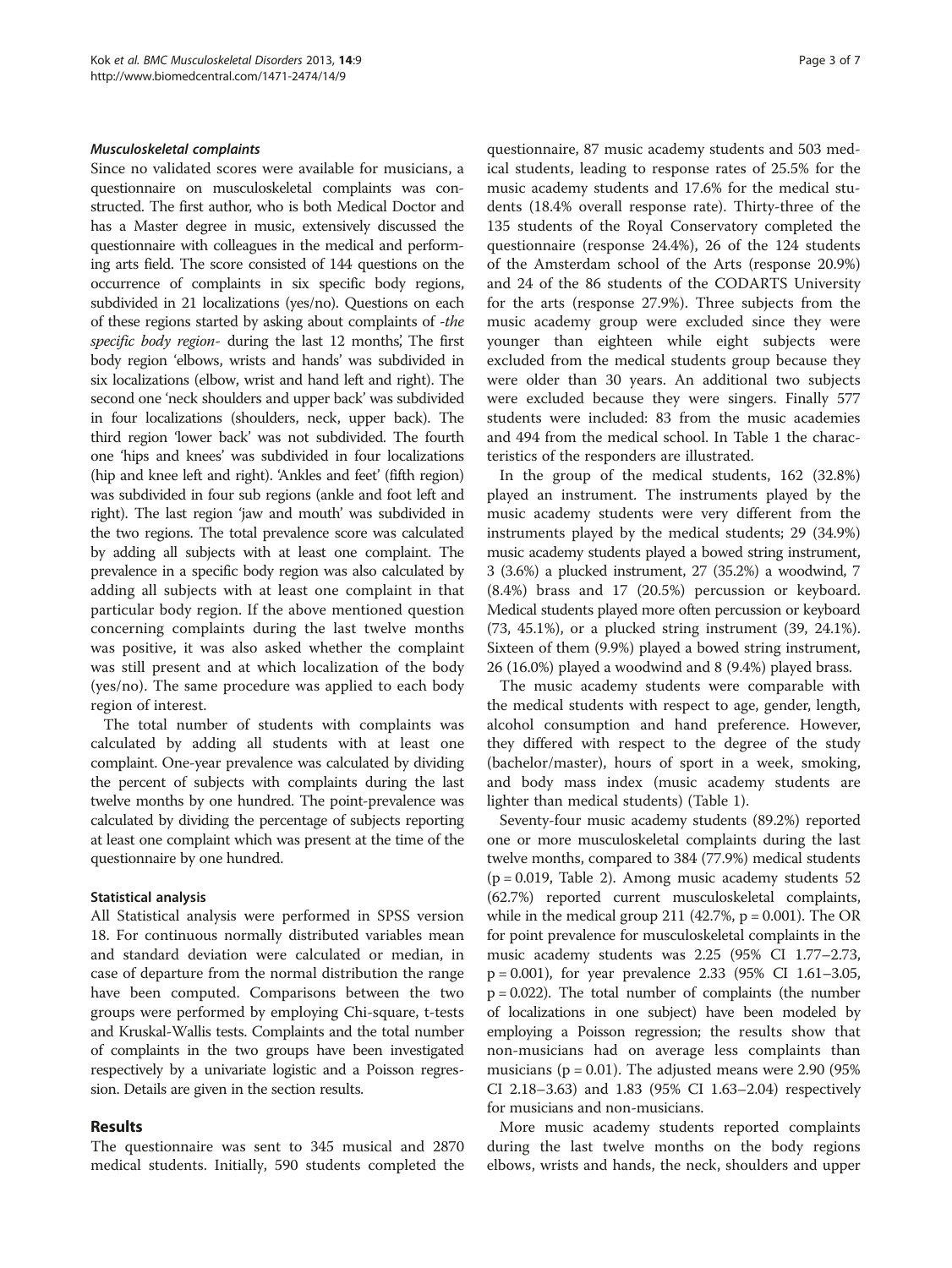|                                                                                 | Music academy students $(n = 83)$<br>Medical students ( $n = 494$ ) |                                       | Difference (p) |  |
|---------------------------------------------------------------------------------|---------------------------------------------------------------------|---------------------------------------|----------------|--|
| Age (years) (mean (SD))                                                         | 21.5(2.2)                                                           | 22.1(2.6)                             | $P = 0.062$ ~  |  |
| Gender (%)                                                                      | Male: 22 (26.2%) Female: 62 (73.8%)                                 | Male: 120 (24.3%) Female: 374 (75.7%) | $P = 0.843$ *  |  |
| Study (%)                                                                       | Bachelor: 72 (86.7%) Master: 11 (13.3%)                             | Bachelor: 248 Master: 246             | $P < 0.001$ *  |  |
| Smoking (%)                                                                     | 10 (11.9%)                                                          | 26 (5.3%)                             | $P = 0.019$ *  |  |
| Sport (hours in one week) (mean (SD))                                           | 2.2(2.4)                                                            | 3.0(2.8)                              | $P = 0.005$ ~  |  |
| Alcohol consumption (E/week)<br>(mean (SD))                                     | 3.9(4.5)                                                            | 5.5(6.9)                              | $P = 0.090$ ~  |  |
| Body mass index ( $\text{kg/m}^2$ ) (mean (SD))                                 | 21.2(3.0)                                                           | 22.0(2.5)                             | $P = 0.001$ ~  |  |
| Hours of practicing the main musical<br>instrument in one week (mean (SD))      | 20.7(8.7)                                                           |                                       |                |  |
| Experience (number of years playing the<br>main musical instrument) (mean (SD)) | 13.0(3.3)                                                           |                                       |                |  |
| Hand preference (%)                                                             | Right: 71 (85.5%) Left: 12 (14.5%)                                  | Right: 433 (87.7%) Left: 61 (12.3%)   | $P = 0.593$ *  |  |
|                                                                                 |                                                                     |                                       |                |  |

# <span id="page-3-0"></span>Table 1 Baseline characteristics of music academy and medical students participating in a survey on musculoskeletal complaints

 $=$  Kruskal Wallis Test.

 $*$  = Chi-squared Test.

# Table 2 Musculoskeletal complaints among music academy and medical students specified by body region

|                                    |                                                                                          | Music academy<br>students $(n = 83)$ | Medical students Difference (p)<br>$(n = 494)$ |               |
|------------------------------------|------------------------------------------------------------------------------------------|--------------------------------------|------------------------------------------------|---------------|
| Elbows, wrists, hands (%)          | Subjects with complaints during the last twelve months                                   | 40 (48.2%)                           | 109 (22%)                                      | $p < 0.001$ * |
|                                    | Subjects with complaints at the time of filling in the questionnaire                     | 14 (16.9%)                           | 39 (8%)                                        | $p = 0.009$ * |
|                                    | Reported number of complaints of the elbows,<br>wrists and hands (0-6) (Mean (SD))       | 0.7(0.98)                            | 0.27(0.556)                                    | $P < 0.001$ ~ |
| Neck, shoulders,<br>upper back (%) | Subjects with complaints during the last twelve months                                   | 65 (78.3%)                           | 233 (47%)                                      | $P < 0.001$ * |
|                                    | Subjects with complaints at the time of filling in the questionnaire 39 (47.0%)          |                                      | 96 (19%)                                       | $p < 0.001$ * |
|                                    | Reported number of complaints of the neck, shoulders<br>and upper back (0-4) (Mean (SD)) | 1.2(1.00)                            | 0.56(0.664)                                    | $P < 0.001$ ~ |
| Lower back (%)                     | Subjects with complaints during the last twelve months                                   | 33 (39.8%)                           | 191 (39%)                                      | $P = 0.860$ * |
|                                    | Subjects with complaints at the time of filling in the questionnaire                     | 19 (22.9%)                           | 63 (13%)                                       | $p = 0.014$ * |
| Hips, knees (%)                    | Subjects with complaints during the last twelve months                                   | 11 (13.3%)                           | 146 (30%%)                                     | $P = 0.002$ * |
|                                    | Subjects with complaints at the time of filling in the questionnaire                     | $6(7.2\%)$                           | 71 (14%)                                       | $p = 0.077$ * |
|                                    | Reported number of complaints of the hips and knees<br>$(0-4)$ (Mean $(SD)$ )            | 0.2(0.57)                            | 0.34(0.569)                                    | $P = 0.017$ ~ |
| Ankles, feet (%)                   | Subjects with complaints during the last twelve months                                   | $7(8.4\%)$                           | 82 (17%)                                       | $P = 0.057$ * |
|                                    | Subjects with complaints at the time of filling in the questionnaire                     | $6(7.2\%)$                           | 41 (8%)                                        | $p = 0.741$ * |
|                                    | Reported number of complaints of the ankles and feet<br>$(0-4)$ (Mean $(SD)$ )           | 0.1(0.57)                            | 0.19(0.470)                                    | $P = 0.201$ ~ |
| Jaw, mouth (%)                     | Subjects with complaints during the last twelve months                                   | 21 (25.3%)                           | 38 (8%)                                        | $P < 0.001$ * |
|                                    | Subjects with complaints at the time of filling in the questionnaire                     | $9(10.8\%)$                          | 24 (5%)                                        | $p = 0.030*$  |
|                                    | Reported number of complaints of the jaw and mouth<br>$(0-2)$ (Mean $(SD)$ )             | 0.3(0.50)                            | 0.08(0.297)                                    | $P = 0.001$ ~ |
| Total (%)                          | Subjects with complaints during the last twelve months                                   | 74 (89.2%)                           | 384 (78%)                                      | $P = 0.019$ * |
|                                    | Subjects with complaints at the time of filling in<br>the questionnaire                  | 52 (62.7%)                           | 211 (43%)                                      | $P = 0.001$ * |
|                                    | Reported total number of complaints (0-21) (Mean (SD))                                   | 2.9(2.61)                            | 1.83(1.516)                                    | $P < 0.001$ ~ |

 $\sim$  = Kruskal Wallis Test.

 $*$  = Chi-squared Test.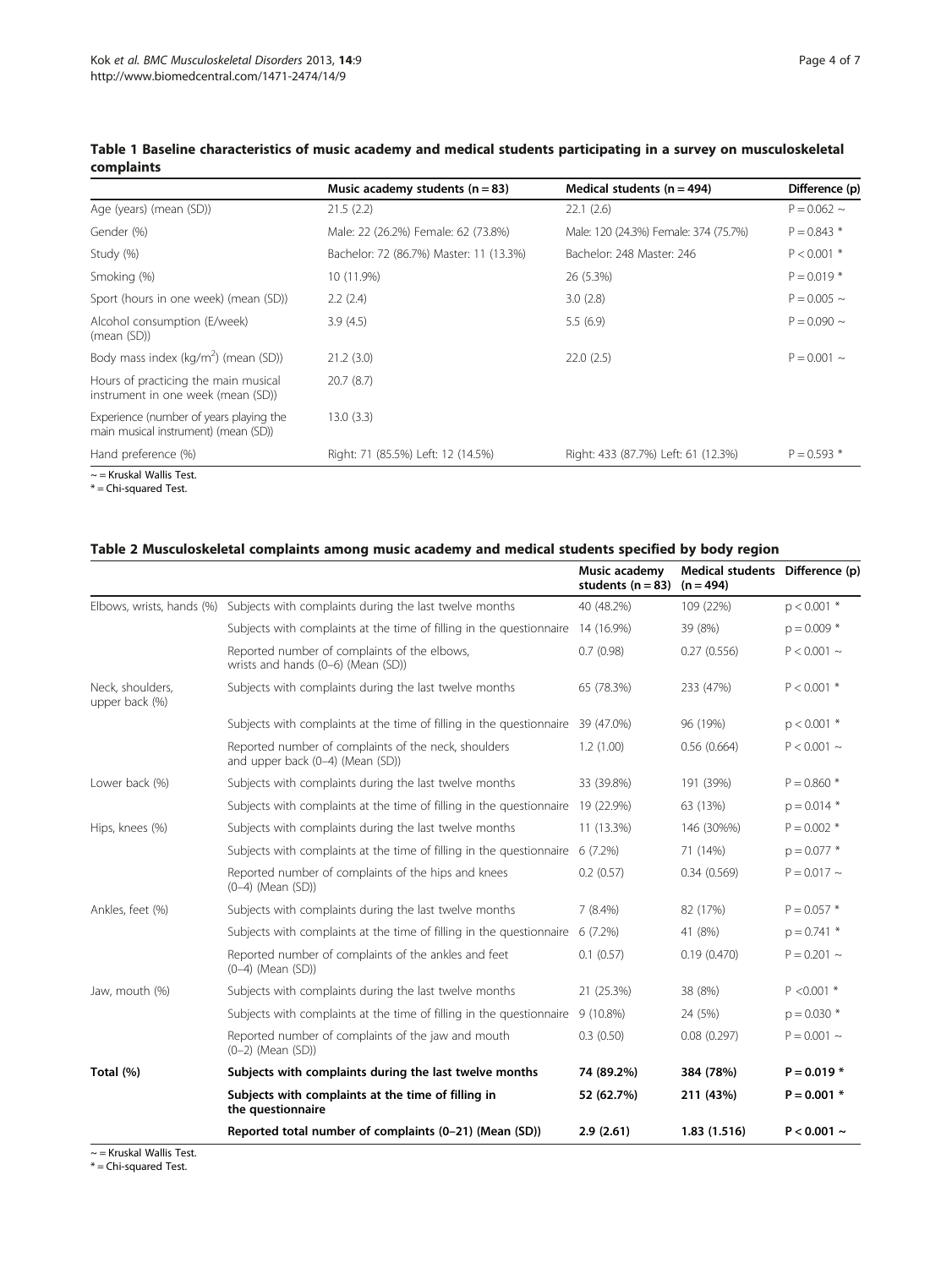Table 3 Musculoskeletal complaints during the last twelve months among music academy and medical students specified by localization

|            |       | Music academy<br>students $(n = 83)$ | <b>Medical students</b><br>$(n = 494)$ | <b>Difference</b><br>(p) |
|------------|-------|--------------------------------------|----------------------------------------|--------------------------|
| Hand       | Right | 14 (16.9%)                           | 35 (7.1%)                              | $P = 0.003*$             |
|            | Left  | 7 (8.4%)                             | 21 (4.3%)                              | $P = 0.101*$             |
| Wrist      | Right | 14 (16.9%)                           | 31 (6.3%)                              | $P = 0.001*$             |
|            | Left  | 13 (15.7%)                           | 27 (5.5%)                              | $P = 0.001*$             |
| Elbow      | Right | 2(2.4%)                              | $9(1.8\%)$                             | $P = 0.717*$             |
|            | Left  | 6(7.2%)                              | 8(1.6%)                                | $P = 0.002*$             |
| Shoulder   | Right | 25 (30.1%)                           | 42 (8.5%)                              | $P < 0.001*$             |
|            | Left  | 23 (27.7%)                           | 32 (6.5%)                              | $P < 0.001*$             |
| Neck       |       | 38 (45.8%)                           | 135 (27.3%)                            | $P = 0.001*$             |
| Upper back |       | 16 (19.3%)                           | 68 (13.8%)                             | $P = 0.188*$             |
| Lower back |       | 33 (39.8%)                           | 191 (39%)                              | $P = 0.860*$             |
| Knee       | Right | $5(6.0\%)$                           | 74 (15.0%)                             | $P = 0.028*$             |
|            | Left  | $5(6.0\%)$                           | 61 (12.3%)                             | $P = 0.094*$             |
| Hip        | Right | $2(2.4\%)$                           | 13 (2.6%)                              | $P = 0.906*$             |
|            | Left  | 3(3.6%)                              | 22 (4.5%)                              | $P = 0.728*$             |
| Ankle      | Right | 2(2.4%)                              | 29 (5.9%)                              | $P = 0.196*$             |
|            | Left  | 3(3.6%)                              | 32 (6.5%)                              | $P = 0.312*$             |
| Foot       | Right | $5(6.0\%)$                           | 19 (3.8%)                              | $P = 0.358*$             |
|            | Left  | 2(2.4%)                              | 15 (3.0%)                              | $P = 0.755*$             |
| Jaw        |       | 13 (15.7%)                           | 31 (6.3%)                              | $P = 0.003*$             |
| Mouth      |       | 9 (10.8%)                            | 10 (2.0%)                              | $P < 0.001*$             |

 $*$  = Chi-squared Test.

back and the jaw and mouth compared to medical students (Table [2\)](#page-3-0). Contrary, music academy students reported fewer complaints of hips and knees. The proportions of students reporting complaints of the lower back or ankles and feet were similar between the two groups. In Table 3 complaints during the last twelve months specified by exact localizations are presented, showing differences between right and left sides.

With respect to the number of complaints (number of involved localizations/joints) reported, music academy students did report a higher number of complaints of elbows, wrists and hands (mean 0.67 (95% CI 0.46–0.88) versus 0.27 (95% CI 0.23–0.319), p < 0.001), shoulders, neck and upper back (1.24 (95% CI 1.03–1.45) versus 0.56 (95% CI 0.50–0.62)), p < 0.001) and on the jaw and mouth (0.27 (95% CI 0.17–0.37) versus 0.08 (95% CI 0.06–0.11),  $p = 0.001$ ). No statistical significant differences in the number of complaints on the hips, knees, ankles, feet and lower back have been found.

Within medical students playing and not playing an instrument there were no significant differences except for a significant difference in the baseline factors BMI  $(p = 0.04)$  and study year  $(p = 0.025)$  and the number of facial complaints is different ( $p = 0.025$ ). For all other outcomes there were no significant differences.

In Table 4 the occurrence of musculoskeletal complaints is compared between different instrument groups. The prevalence of musculoskeletal complaints was the highest in musicians who used a plucked string or percussion or a keyboard instrument. They were followed by the woodwind bowed string and brass players, but the differences between these groups of music academy students are not significant.

The CODARTS University of the Arts had the highest number of students with musculoskeletal complaints (year prevalence of 95.8% and point prevalence of 66.7%). However, no significant differences between the three music academies have been found in this study.

## **Discussion**

Music academy students reported more musculoskeletal complaints compared to medical students. Shoulders, neck and upper back were the regions being most affected within the musician group, followed by hands and wrists. Differences in occurrence existed between the right and left side. Current complaints and complaints during the last year showed comparable results regarding the localization of the complaints.

Since playing an instrument will usually affect the upper extremity and the neck region, it is conceivable that musicians have more upper body-part complaints. However, medical students do report significant more lower-body-part complaints, others found the same distribution of musculoskeletal complaints [[19](#page-6-0)]. A hypothesis is that music academy students possibly avoid sports which could easily invoke an injury to the upper extremity, which will have a direct impact on their instrument performance and thus career opportunities.

Table 4 Musculoskeletal complaints during the last twelve months in music academy students according to instrumental sections

|                                                                                                    | $(n = 29)$ | Strings, bowed Strings, plucked Woodwinds Brass<br>$(n = 3)$ | $(n = 27)$ | $(n = 7)$ | <b>Percussion and</b><br>keyboards ( $n = 17$ ) | Difference (p) |
|----------------------------------------------------------------------------------------------------|------------|--------------------------------------------------------------|------------|-----------|-------------------------------------------------|----------------|
| Musculoskeletal complaints during the last<br>twelve months (year prevalence) (%)                  | 24 (83%)   | 3 (100%)                                                     | 25 (93%)   |           | 6 (86%) 16 (94%)                                | $p = 0.655$    |
| Musculoskeletal complaints at the moment of<br>filling in the questionnaire (point prevalence) (%) | 18 (62%)   | 3 (100%)                                                     | 17(63%)    |           | 2 (29%) 12 (71%)                                | $p = 0.221$    |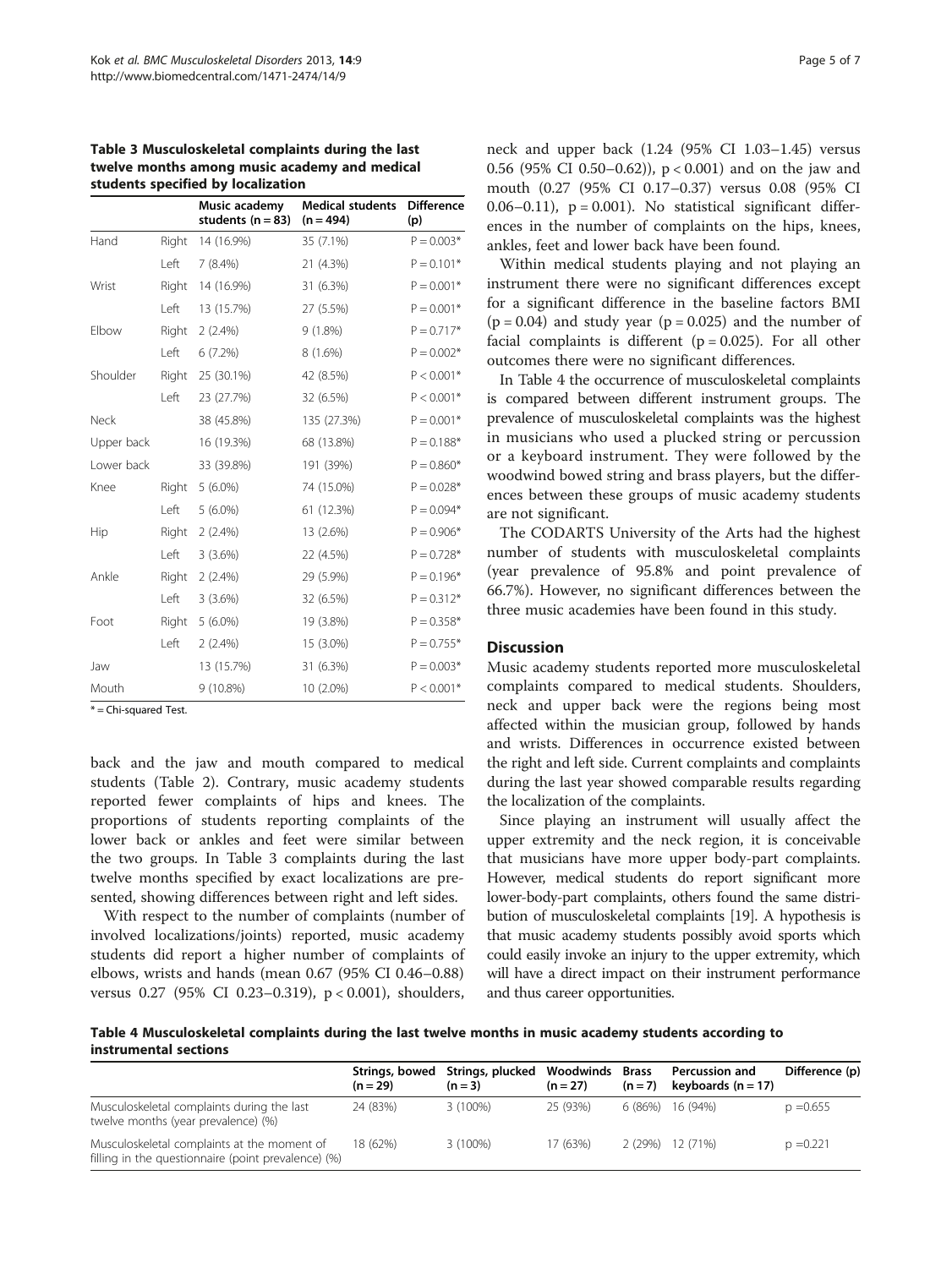<span id="page-5-0"></span>Musculoskeletal complaints are reported with different prevalence rates between instrument groups [8[,10,21,22](#page-6-0)]. This study shows clear differences although the sample size in this study is too small to investigate associations between a specific instrument type and the occurrence of complaints. The type of instrument played is a known risk factor for the development of musculoskeletal complaints among musicians [[9,10](#page-6-0),[13-15,22](#page-6-0),8]. The difference in prevalence between instrument groups (strings, woodwinds, brass, keyboard, percussion) implies that mechanical overuse is an important factor, which is contrary to repetitive strain injuries in which psychosocial are predominant factors in the etiology and not the mechanical repetition as such [6,[23\]](#page-6-0).

Besides two small studies [[19,20](#page-6-0)] with conflicting outcomes, no study comparing musicians with nonmusicians with respect to musculoskeletal complaints have been performed before. Literature comparing the results of a musculoskeletal questionnaire among musicians with a general workforce sample does exist, however due to heterogeneity between study populations (e.g. age, sex, activities), different research questions and methodologies, no comparisons can be made [8].

Compared to other studies on professional and adolescent musicians [8-[10,14,16,22](#page-6-0)], this research shows a relative high prevalence of complaints of the musculoskeletal system. A possible explanation could be related to questions formulated in the questionnaire. In many studies, pain is the only complaint questioned, while in this study also other musculoskeletal complaints are taken into account as well. The reason for our different approach is the fact that not all musculoskeletal problems are associated with pain, but nevertheless they can cause severe disability. Although pain is often one of the main complaints, sometimes other discomfort symptoms are the main problem, for example in focal dystonia (in which losing coordination without pain is the main complaint) [\[24,25](#page-6-0)]. Besides, we choose not to make a distinction between playing-and non-playing related musculoskeletal complaints as of course playing-related complaints do not exist in non-musicians. Most studies concerning the prevalence of musculoskeletal complaints, or 'playing related musculoskeletal disorders', in orchestras and music schools, show high prevalence rates [\[14-16](#page-6-0)], but in those studies no control group was used. Comparing the complaints between musicians and non-musicians is important since the prevalence of musculoskeletal complaints in the general population is high. Thus, the additional effect of the exposure to play a musical instrument by a musician cannot be evaluated, if an age and sex matched control group is absent.

Some limitations are present in our study. Compared to other studies using a mailed questionnaire [[26](#page-6-0)] the response rate is low. A possible reason for the low response rate is the fact that the invitation for the questionnaire was sent by e-mail only twice. It was not possible to send a reminder in another form or perform a telephone interview. Possible selection bias due to the response rate should be kept in mind. By choosing medical students as a control group a possible selection bias might be present since these students might be more aware of health problems, and therefore they might report problems easier. On the other hand they might also consider musculoskeletal complaints as being of none importance or even ignoring them. This implies that the effect of this potential bias is unclear.

## Conclusions

This research emphasizes that musicians do have significant more musculoskeletal complaints than non-musicians, which seems to be associated with the part of the body which is used to play the instruments, (i.e. the upper body and upper extremity). Both medical doctors and teachers in music academies should be aware of this problem and an analysis of how the instruments are played is important to identify musculoskeletal complaints and might be important to start preventive measurements. Since the prevalence is high compared to the general population, research into effective interventions to prevent and treat musculoskeletal complaints among musicians is necessary.

#### Competing interests

The authors declare that they have no competing interests.

#### Authors' contributions

LMK, TPMVV and RGHHN developed the design for this study. LMK collected the data. Statistical analysis was performed by LMK and MF. LMK was the main writer of the manuscript. MF, RGHHN and TPMVV have been involved in revising it critically. All authors read and approved the final manuscript.

#### Received: 1 July 2012 Accepted: 18 December 2012 Published: 4 January 2013

#### References

- 1. Picavet HSJ, Gils vHWV, Schouten JSAG: Klachten van het bewegingsapparaat in de Nederlandse bevolking, RIVM 266807002. 2010:1–60. Rijksinstituut voor volksgezondheid en milieu, RIVM.
- 2. Cote P, Van DV, Cassidy JD, Carroll LJ, Hogg-Johnson S, Holm LW, et al: The burden and determinants of neck pain in workers: results of the Bone and Joint Decade 2000–2010 Task Force on Neck Pain and Its Associated Disorders. J Manipulative Physiol Ther 2009, 32:S70–S86.
- 3. Roquelaure Y, Ha C, Leclerc A, Touranchet A, Sauteron M, Melchior M, et al: Epidemiologic surveillance of upper-extremity musculoskeletal disorders in the working population. Arthritis Rheum 2006, 55:765–778.
- 4. Da Costa BR, Vieira ER: Risk factors for work-related musculoskeletal disorders: a systematic review of recent longitudinal studies. Am J Ind Med 2010, 53(3):285–323.
- 5. Sim J, Lacey RJ, Lewis M: The impact of workplace risk factors on the occurrence of neck and upper limb pain: a general population study. BMC Publ Health 2006, 6:234.
- 6. Huisstede BM, Wijnhoven HA, Bierma-Zeinstra SM, Koes BW, Verhaar JA, Picavet S: Prevalence and characteristics of complaints of the arm, neck, and/or shoulder (CANS) in the open population. Clin J Pain 2008, 24(3):253–259.
- 7. Holst GJ, Paarup HM, Baelum J: A cross-sectional study of psychosocial work environment and stress in the Danish symphony orchestras. Int Arch Occup Environ Health 2012, 85(6):639–649.
- 8. Paarup HM, Baelum J, Holm JW, Manniche C, Wedderkopp N: Prevalence and consequences of musculoskeletal symptoms in symphony orchestra